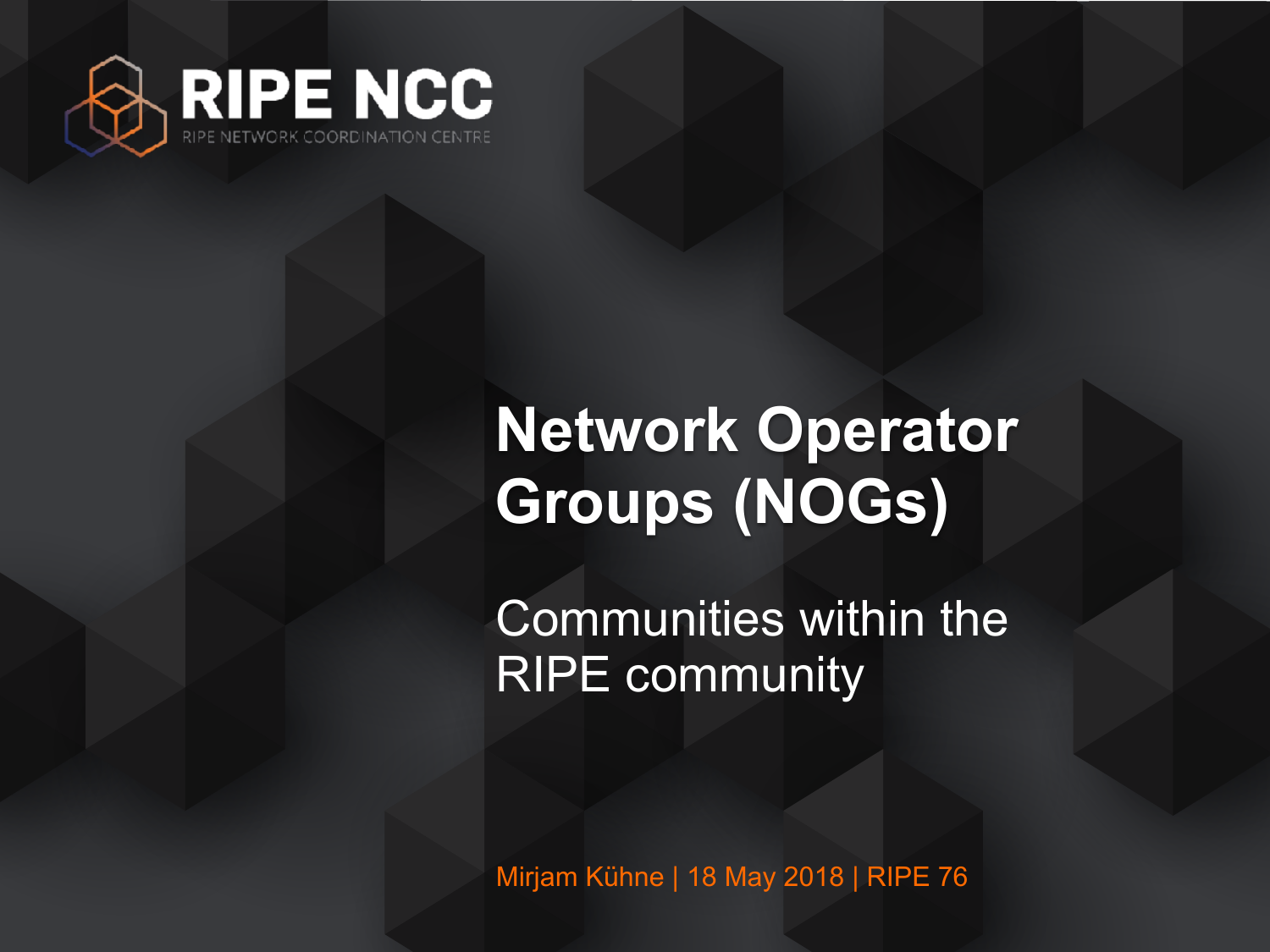



- Overview of NOGs in the RIPE NCC service region
- NOG stories
	- GRNOG, RONOG, ESNOG, UKNOF
- How NOGs are innovating with communities (iNOG)
- Open mic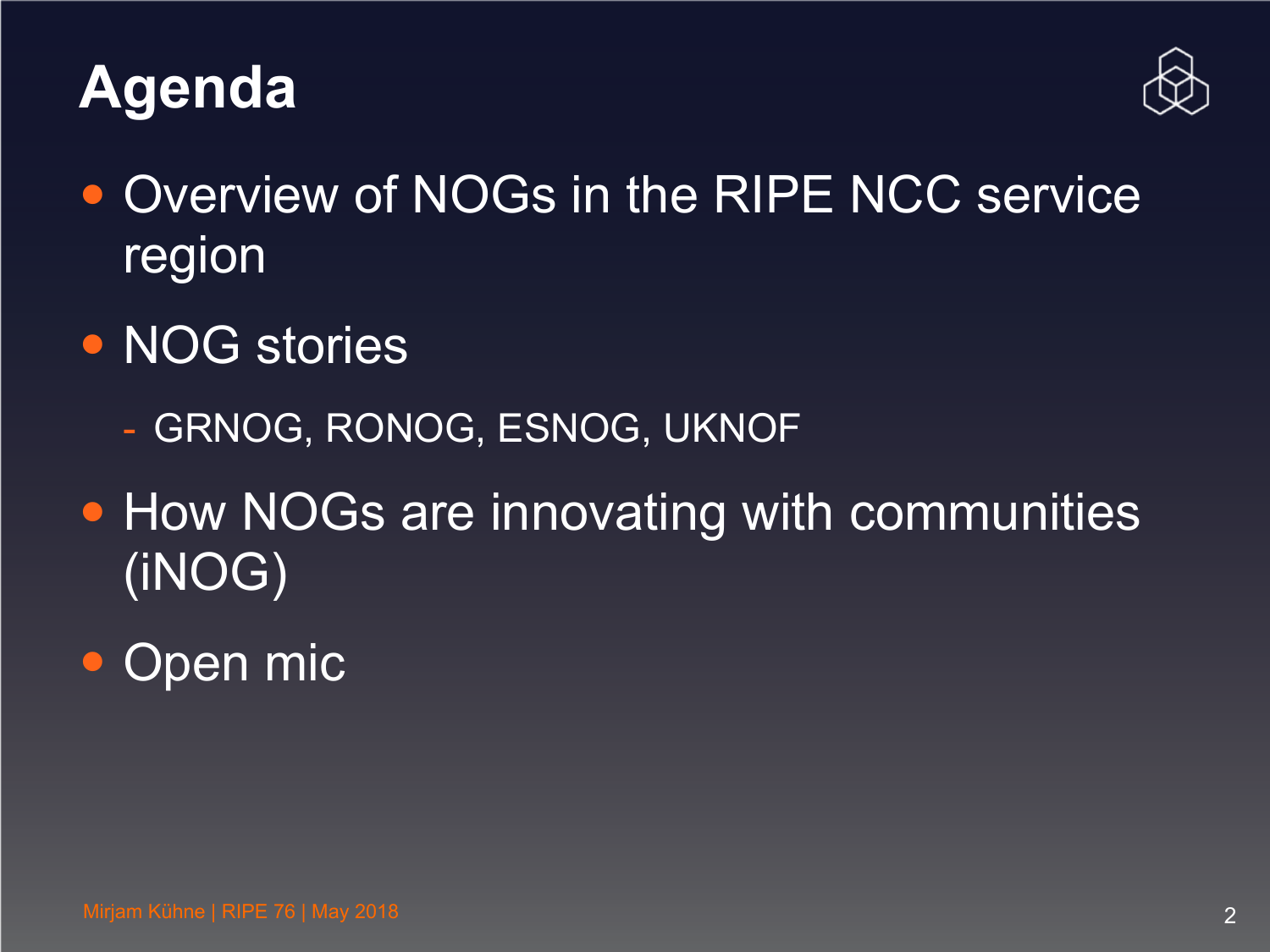# **Over 25 NOGs in our Service Region**



Mirjam Kühne | RIPE 76 | May 2018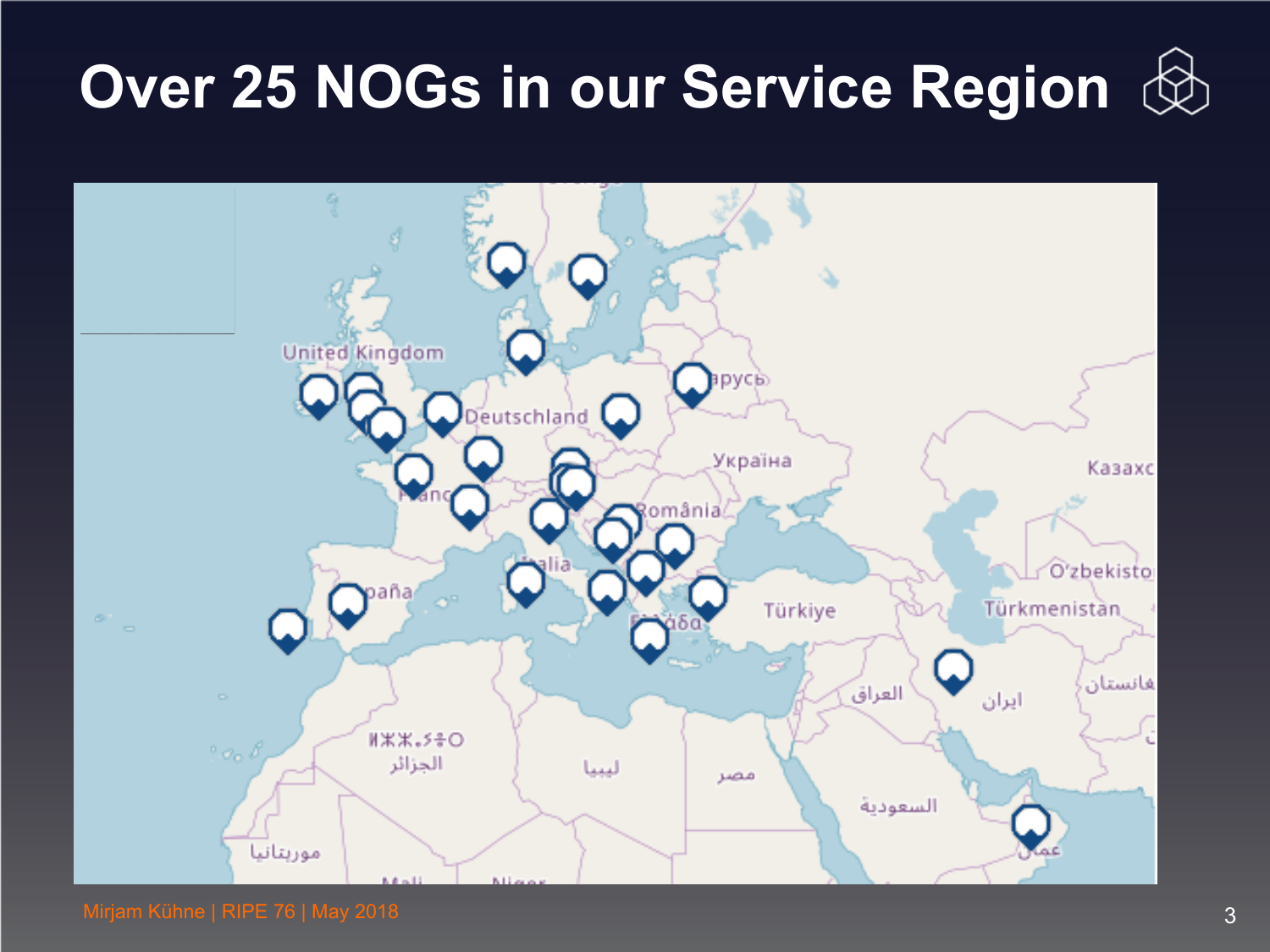# **We Support NOGs**



- We want to connect NOG participants with the RIPE community (and vice versa)
- **Support local and regional relationships**
- Engage more effectively across our service region
- NOGs have a crucial role to play in the Internet's development - we support that!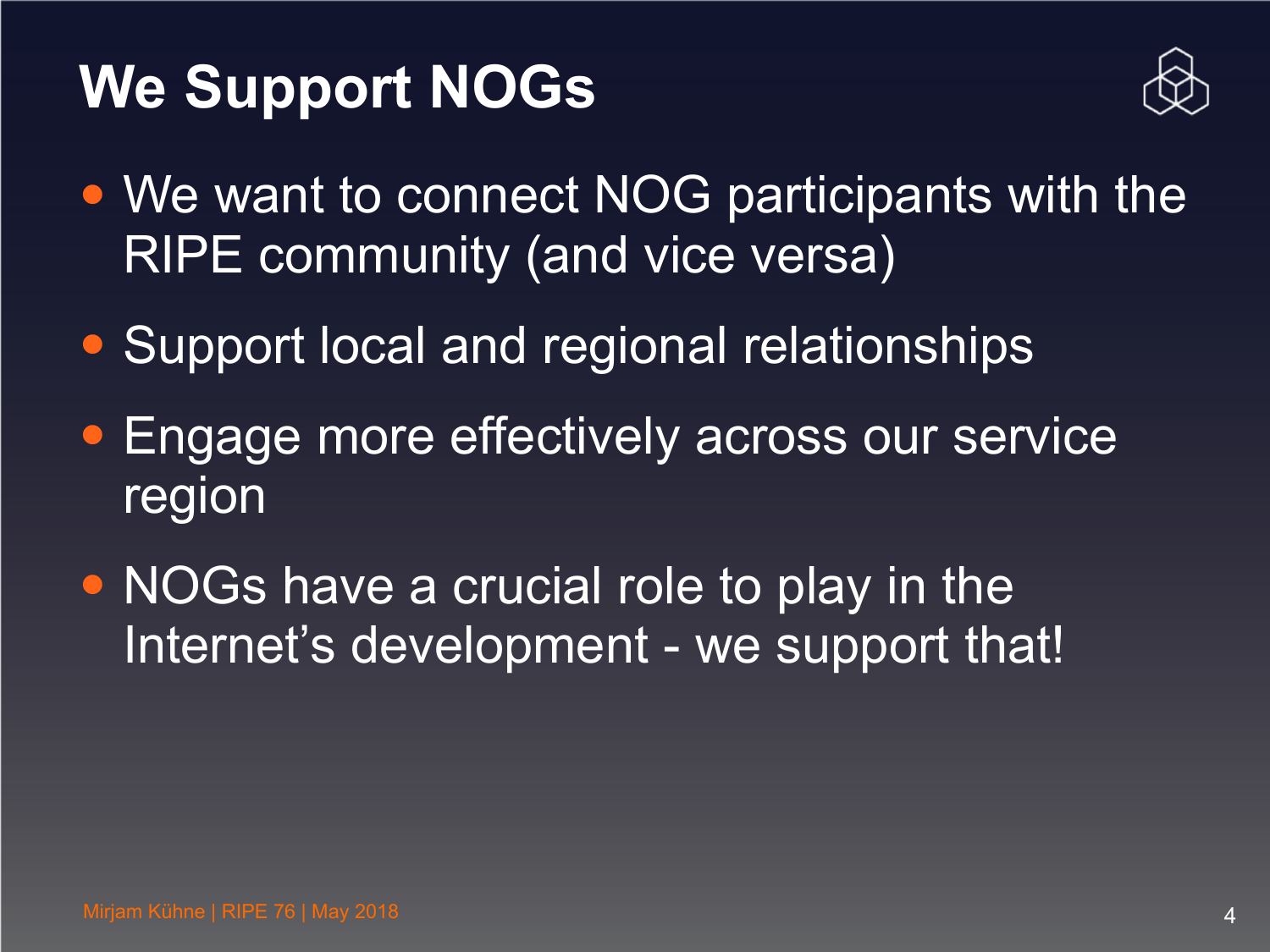# **What We Can Do For NOGs**



- Speakers (RIPE NCC staff or others)
- Sponsorship
	- Venue, catering, social events, etc.
- Expertise
	- From running RIPE for almost 30 years
	- From contacts with many local NOGs
- Promotion of NOGs (RIPE Labs)
- Meeting tools (including meeting app)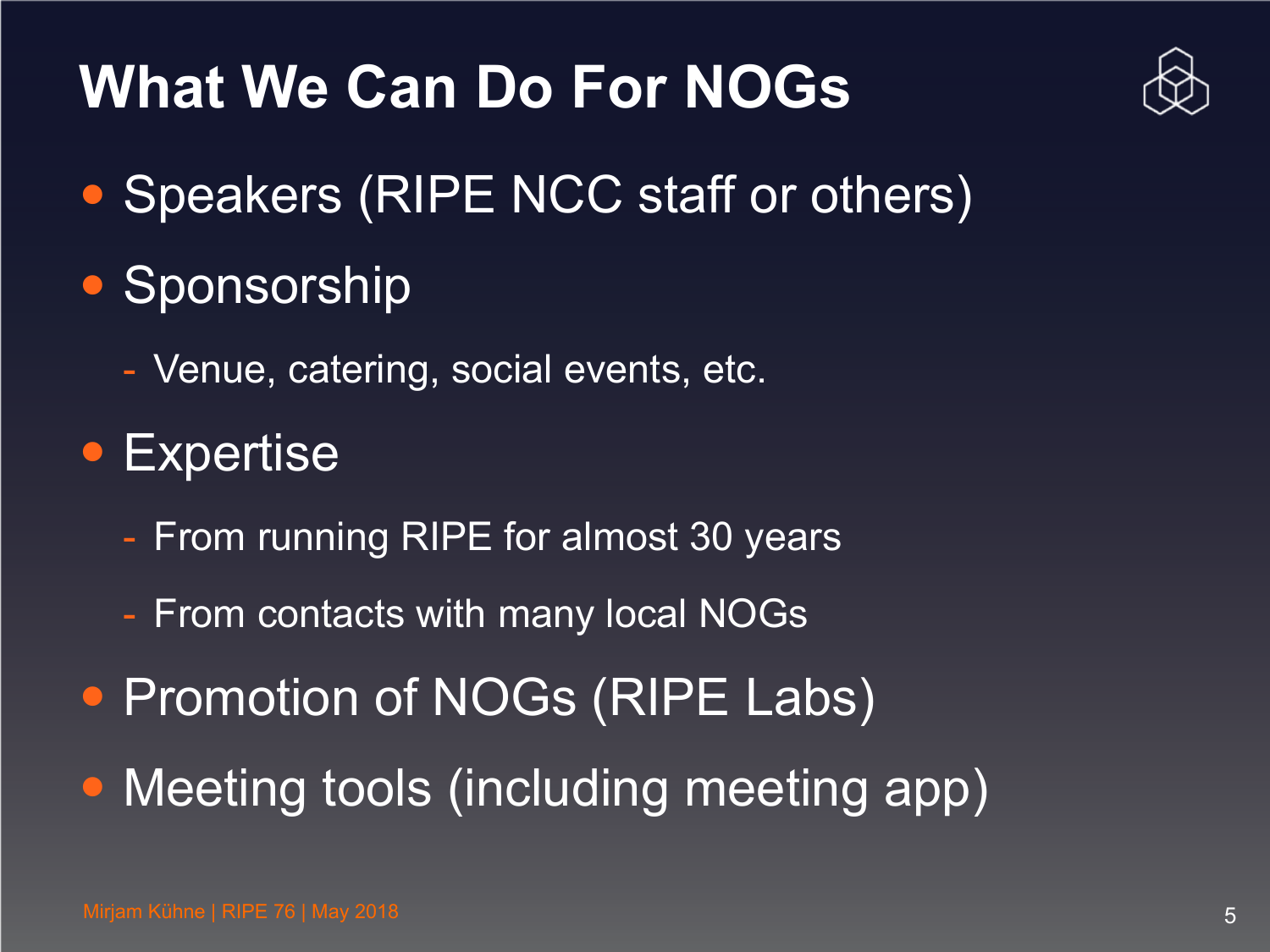# **NOG Coordination**



- Mailing list for NOG organisers
- New section on RIPE Labs for local NOGs to share updates, experiences and ideas
	- <https://labs.ripe.net/nogs>
- NOG organisers meeting at RIPE 76
- We surveyed NOGs in our service region:
	- To find out more about various NOG formats
	- To see how the community can help further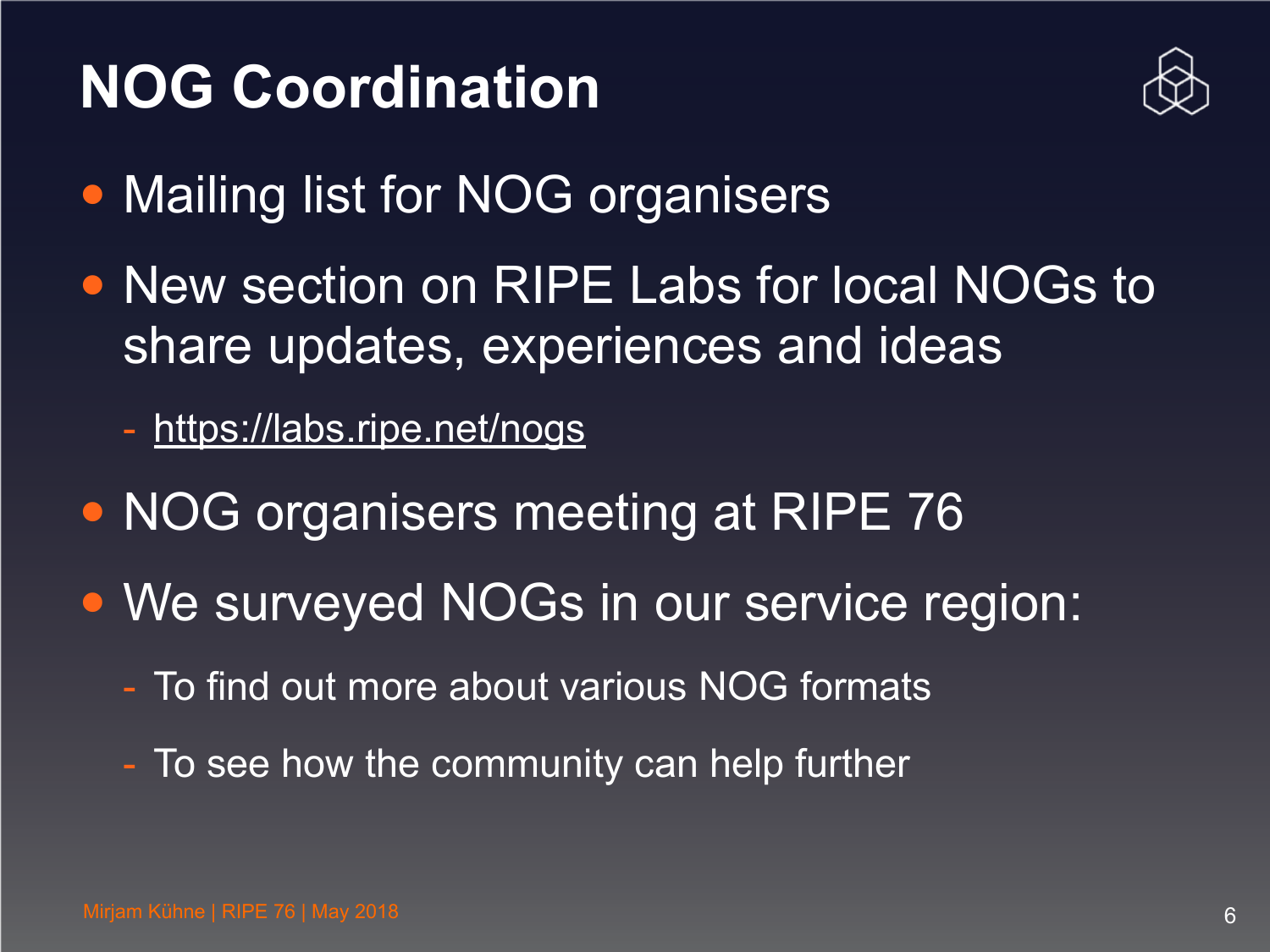#### **Survey Results**



- Great diversity and adaptation to local needs
- One- to two-day events or evening events
- Many have social events attached
- Challenges:
	- Finding volunteers
	- Sourcing interesting topics and presenters
	- Finding and dealing with sponsors

• Full results here:<https://www.ripe.net/s/2JFH>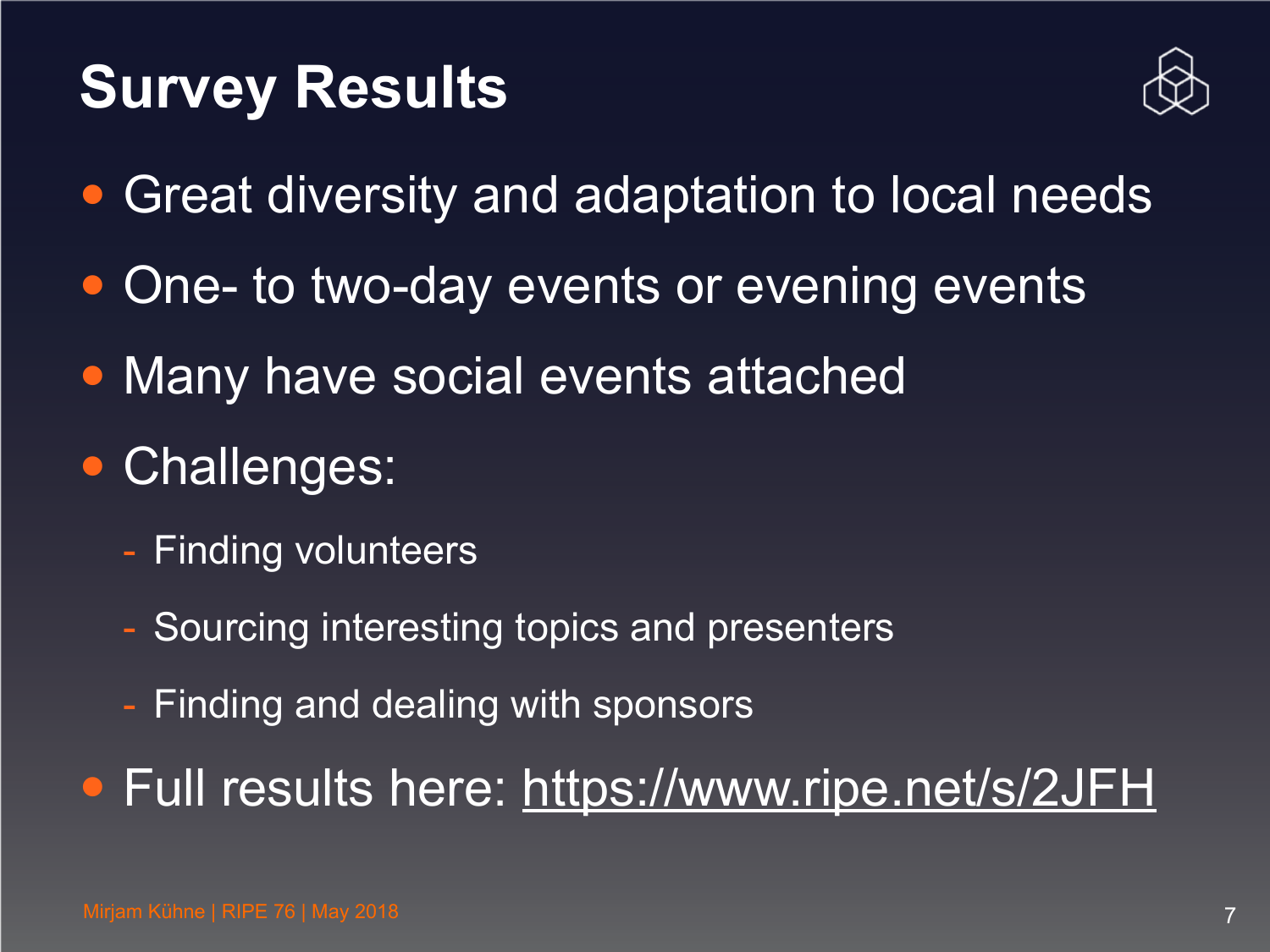# **Similarities**



- Most funding for events comes from sponsorship
- Mainly organised by volunteers

Q4 Do you use volunteers as well as the main organising committee?

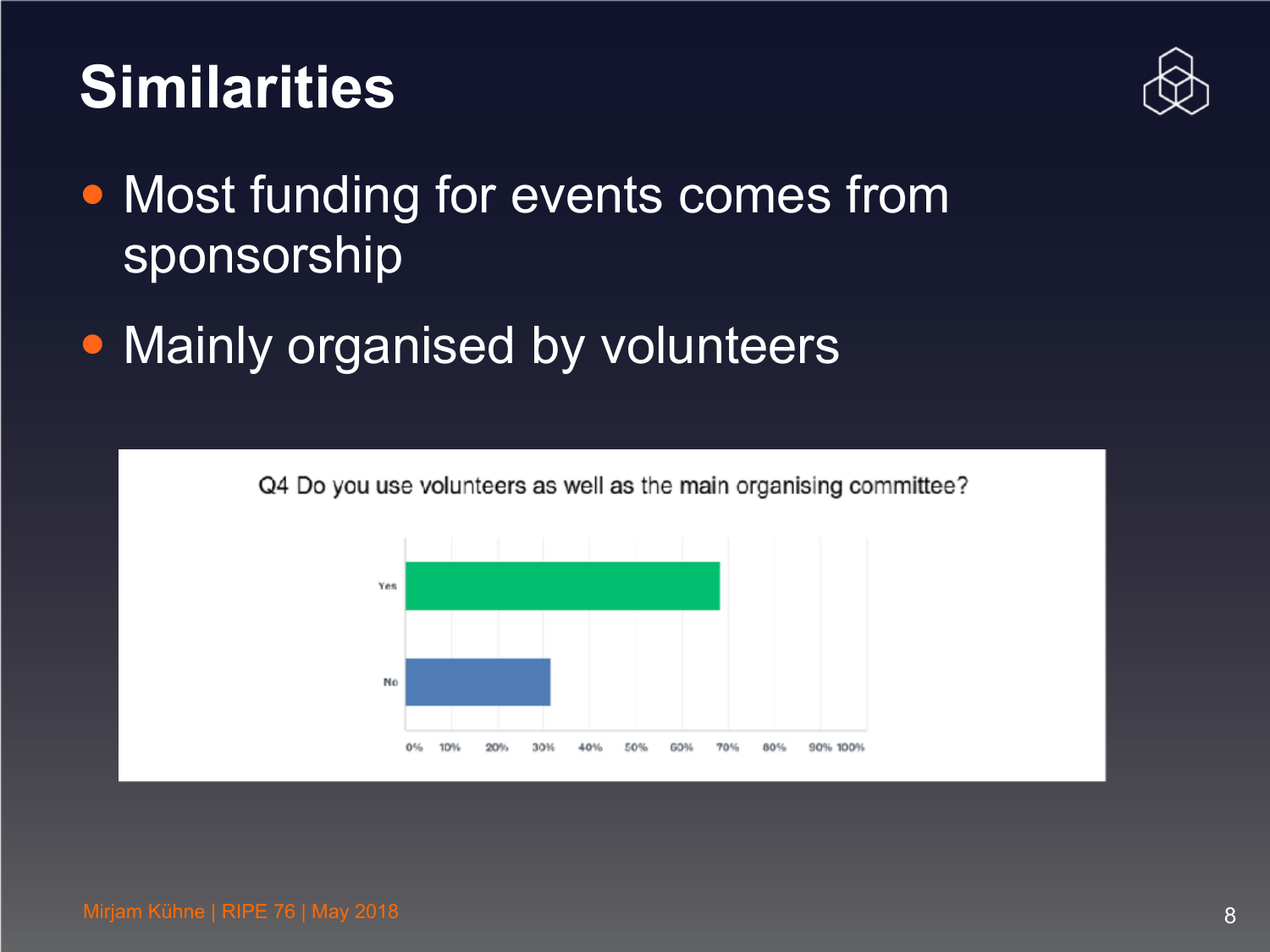#### **Differences**



- Most NOGs have 50 200 attendees, but some outliers
- Legal entities
	- Five of the 20 NOGs who responded are set up as legal organisations

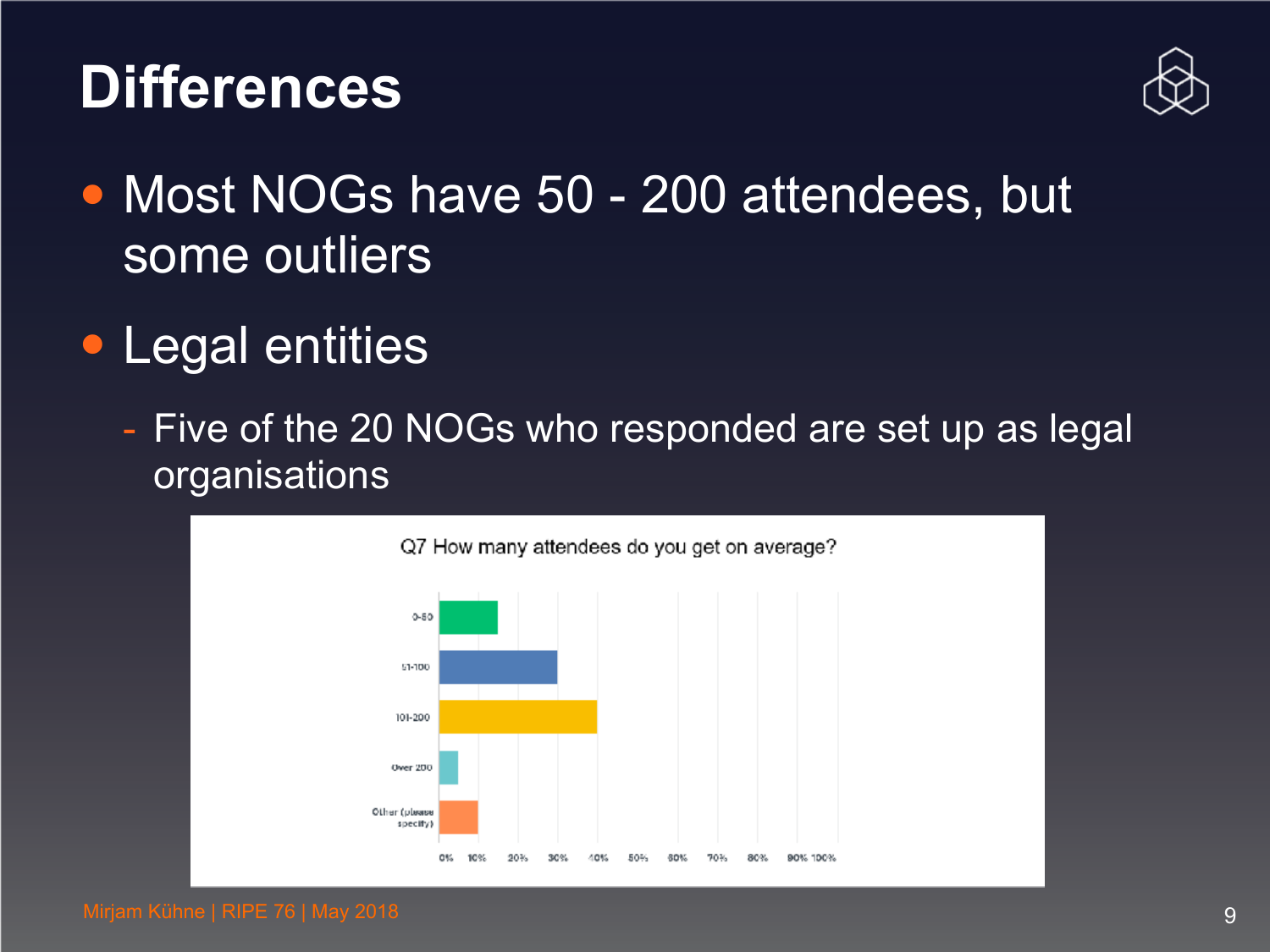#### **Questions to the Audience**



- Do you think NOGs are useful? Why?
- Have you attended a local NOG meeting?
	- If not, why not?
- Are you helping as a volunteer?
- Have you presented at other NOGs?
- What can the RIPE NCC do to help?